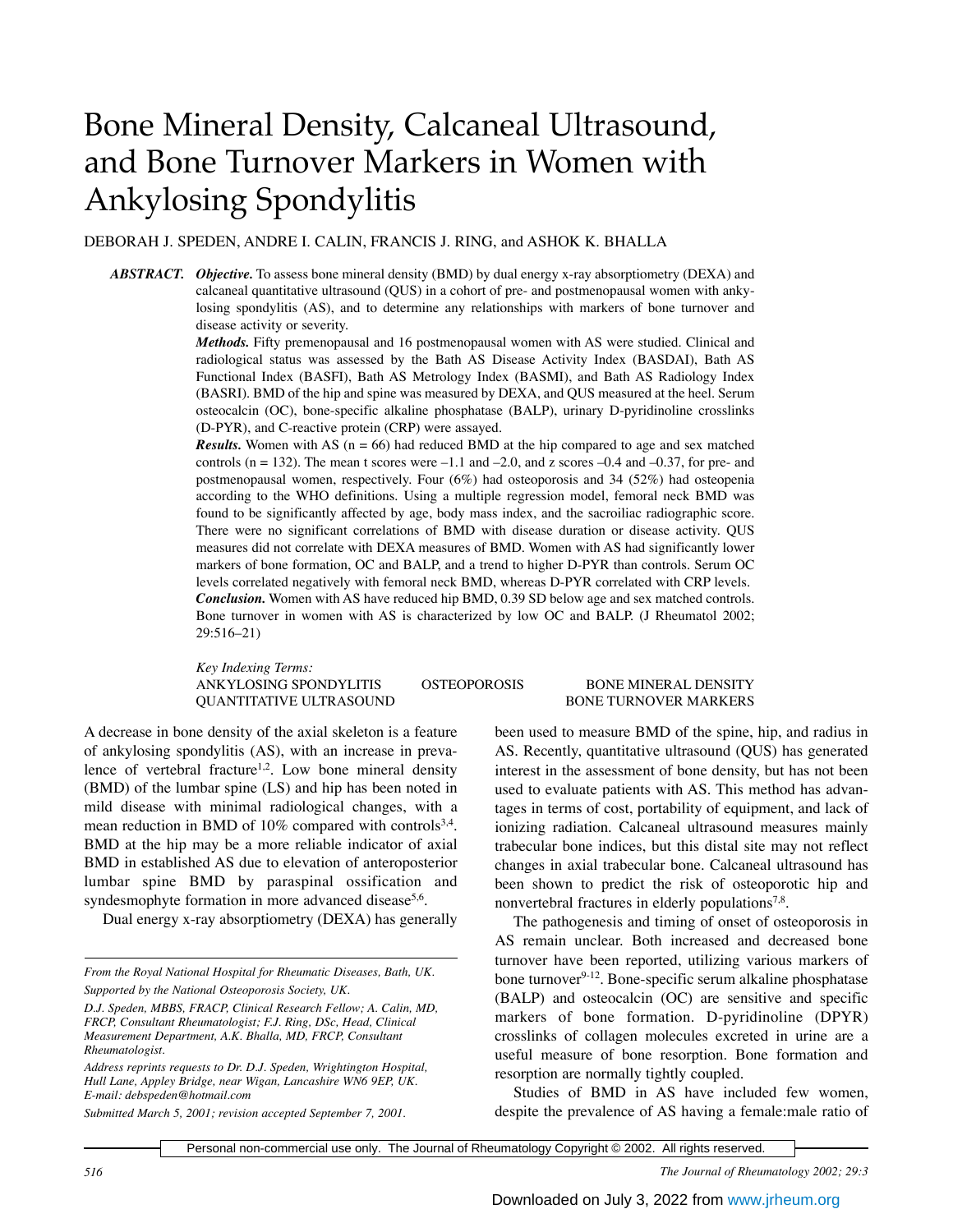1:3. Osteoporosis, however, has a higher prevalence in women, with increasing risk after menopause and with age. We assessed BMD by DEXA and quantitative calcaneal ultrasound in a cohort of pre- and postmenopausal women, and investigated relationships with markers of bone turnover and disease activity or severity.

#### **MATERIALS AND METHODS**

A cross sectional study was conducted between October 1997 and March 1999. Sixty-six women aged between 20 and 75 years consented to take part, as approved by the local ethics committee. All subjects had a diagnosis of primary AS, according to the modified New York criteria13. Women were categorized as premenopausal, defined by a regular menstrual cycle, or postmenopausal (12 months amenorrhea after menopause). Women who had a hysterectomy and were aged less than 55 years, or whose menopausal status was otherwise unclear, were excluded from study. Subjects with any condition such as thyroid disease or malabsorption, or taking any medication such as hormone replacement therapy (HRT), oral corticosteroids (in continuous oral doses for  $> 3$  mo), or anticonvulsants that might affect bone turnover were excluded. Subjects who had had intermittent intraarticular steroid injections or steroid eye drops for uveitis were not excluded. Other exclusions were pregnancy, bilateral total hip replacements, or psoriatic and inflammatory bowel related spondyloarthropathy. Data from 132 age and sex matched healthy controls (with no condition or medication, including HRT, known to affect bone metabolism) were obtained from a database of measurements of BMD and bone turnover of the normal population in the local Bath region.

Demographic data, height and weight, and disease duration were recorded. Current dietary calcium intake was recorded in terms of daily intake of dairy products, where 1 cup of milk or 60 g (2 ounces) of cheese was equated to 300 mg calcium. The subjects' disease activity, functional index, and physical measures were assessed by the Bath Ankylosing Spondylitis Disease Activity Index (BASDAI)<sup>14</sup>, Bath Ankylosing Spondylitis Functional Index (BASFI)<sup>15</sup>, and the Bath Ankylosing Spondylitis Metrology Index (BASMI)<sup>16</sup>, respectively. Anteroposterior (AP) and lateral lumbar spine and sacroiliac radiographs taken within the last 2 years were examined and scored according to the Bath Ankylosing Spondylitis Radiology Index (BASRI) criteria<sup>17</sup> by a single unblinded investigator (DS). BMD ( $g/cm<sup>2</sup>$ ) at the AP lumbar spine (L1–L4), nondominant hip, and whole body was measured using a Hologic QR4500 (Version 8) densitometer. *In vivo* precision was 1.0% at AP lumbar spine, 1.8% at femoral neck, 0.82% for whole body scans. T and z scores (standard deviations from peak adult BMD and age matched BMD, respectively) were related to the Hologic database, based on US women<sup>18</sup>.

Calcaneal ultrasound using a Sahara Clinical Bone Sonometer (Hologic) was undertaken in 23 women after the sonometer was obtained by the Clinical Measurement Department of our hospital in late 1998. The patient's left heel was placed between 2 transducers covered with silicon rubber pads and direct contact ensured by the use of a coupling gel. QUS measures the speed at which sound propagates through bone (SOS), and the pattern of attenuation of ultrasonic frequencies in bone (BUA). Stiffness (QUI) is calculated from a combination of BUA and SOS using the equation: stiffness =  $(0.67 \times BUA + 0.28 \times SOS) - 420$ . Accuracy and precision may be affected by positioning and other variables of the measurement region. In this institution, the coefficient of variation for BUA is 3.5% and for SOS it is 1.2%.

Blood and urine samples were collected from 40 women with AS and 74 age matched healthy control women who were able to attend prior to 10 AM. Samples were assayed for C-reactive protein (CRP) by latex enhanced turbimetry using Roche Integra equipment in the hospital's clinical chemistry department, or stored at –70°C for measurement of bone turnover markers. BALP, OC, and urinary freeD-PYR crosslinks were assayed in duplicate by ELISA, using Alkphase-B, Novocalcin, and Pyrilinks-D kits, respectively, from Metra Biosystems, Mountain View, CA, USA. D-PYR

crosslinks are reported as nmol/mmol creatinine. Intraassay coefficient of variation were < 10% in all assays.

Statistical analyses were performed in several steps: (1) The study population was described in terms of demographic, clinical, and radiological data, and results expressed as mean (standard deviation) or percentages. Student t test was used to assess differences in this data between preand postmenopausal women. (2) BMD and bone turnover markers of the AS and control groups were compared using Student t test for paired samples. (3) The proportion of women in the AS and control groups who met the WHO criteria for osteoporosis and osteopenia were compared by chi-squared test. (4) Univariate analysis was conducted in which the dependent variable was the femoral neck and lumbar spine BMD and the independent variables were age, BMI, and disease severity and disease activity indices. A multiple regression model was then fitted using backward selection to determine factors affecting BMD. Similar modeling was used to assess osteoporotic risk factors and BMD. Univariate analyses were used to evaluate correlations between BMD and QUS, bone turnover markers, and CRP. SPSS Version 8.0 was used for these analyses. (6) The level of statistical significance was < 0.05.

#### **RESULTS**

The subjects' demographic data are summarized in Table 1. Eighty percent (53/66) of women with AS were taking nonsteroidal antiinflammatory drugs. Two premenopausal women were taking sulfasalazine for peripheral joint symptoms, but no other disease modifying drugs were being taken. In the postmenopausal group, 10 women were between 1 and 5 years postmenopause, 2 were 5–10 years postmenopause, 4 were > 10 years postmenopause. As expected, postmenopausal women had longer disease duration and more severe radiological disease. BASMI, but not BASFI or BASDAI, correlated with radiological severity (sacroiliac score,  $r = 0.61$ ,  $p < 0.0001$ ; lumbar spine score, r  $= 0.71$ ,  $p < 0.0001$ ). Body mass index (BMI) and CRP levels were not significantly different between pre- and postmenopausal women. The healthy control women were age matched to the women with AS [mean age 43.07 (SD 10.8) vs 43.4 (10.6) yrs in the AS group;  $p = 0.85$ , NS a The BMI of the control group was not significantly different from that of the AS group [mean BMI 24.2 (SD 3.6) vs 25.5 (5.3);  $p =$ 0.17, NS].

*Bone mineral density.* BMD of 132 healthy age matched local women, used as the control group, were compared to the Hologic database. There was no significant difference between the 2 groups at the lumbar spine and hip sites. T and z scores for the lumbar spine and hip regions were therefore derived from the Hologic database. Both pre- and postmenopausal women with AS had significantly lower BMD at the femoral neck and total hip than controls (Table 2). From Table 2 it can be seen that pre- and postmenopausal women with AS have mean t scores of  $-1.1$  and  $-2.0$ , respectively; however, the z score remains relatively constant at –0.39, indicating that there is not a progressive deviation of BMD from control levels with increasing age in women with AS.

There was no significant difference in AP lumber spine BMD of women with AS compared to the local controls.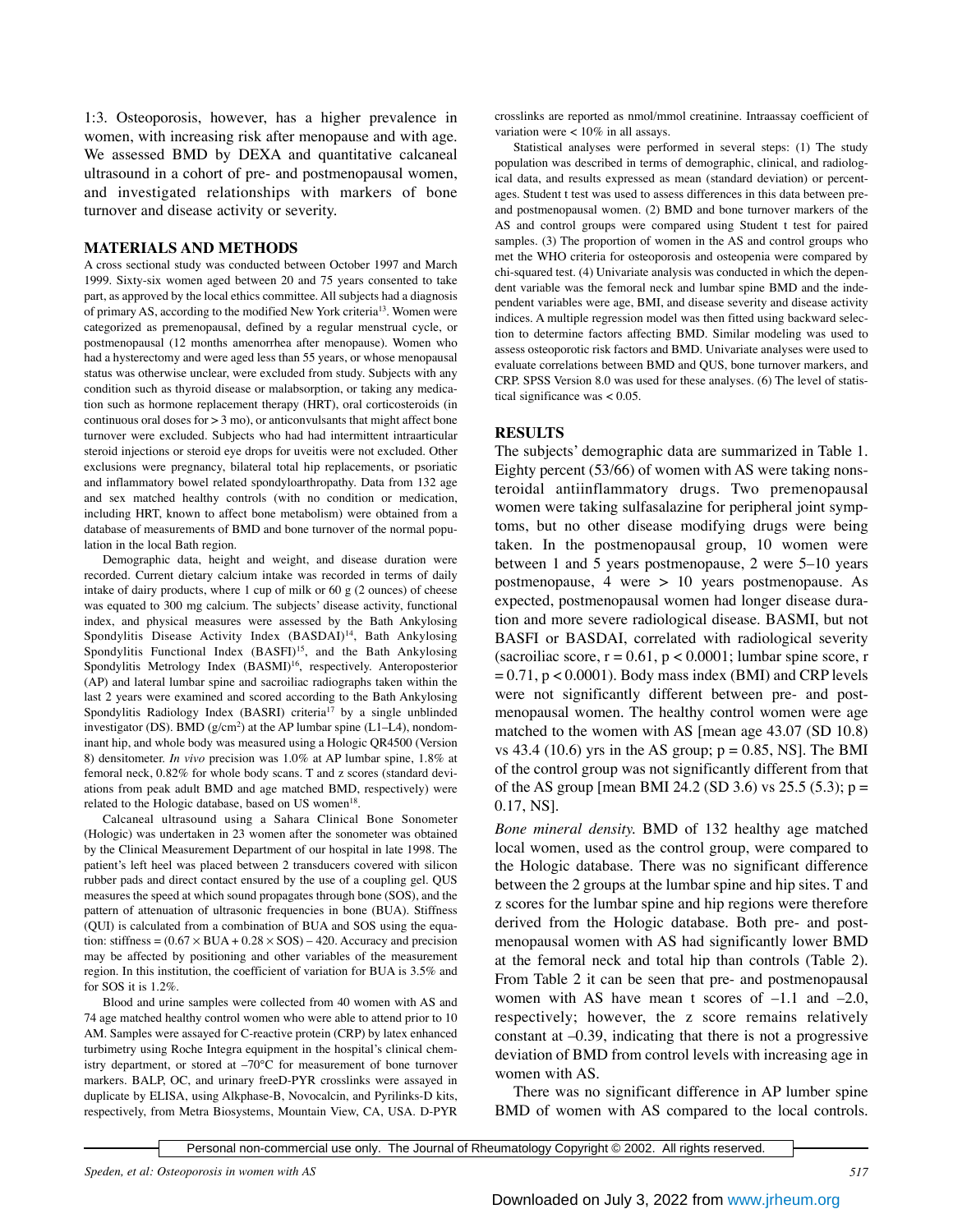| Variable                       | All         | Premenopausal | Postmenopausal | $p^*$     |
|--------------------------------|-------------|---------------|----------------|-----------|
| N                              | 66          | 50            | 16             |           |
| Age, yrs                       | 43.4 (10.6) | 38.9 (7.4)    | 57.1(6.7)      | 0.0001    |
| Disease duration, yrs          | 21.1(5.3)   | 17(8.2)       | 33.9 (12.2)    | 0.0001    |
| BMI, $\text{kg/m}^2$           | 25.5(5.3)   | 25.3(5.8)     | 26.3(3.6)      | $0.66$ NS |
| <b>BASMI, 0-10</b>             | 2.7(1.9)    | 2.1(1.6)      | 4.4(1.8)       | 0.0001    |
| BASDAI, 0-10                   | 4.0(2.2)    | 3.9(2.3)      | 4.4(1.8)       | 0.38 NS   |
| BASFI, 0-10                    | 3.3(2.5)    | 3.0(2.6)      | 4.2(1.9)       | $0.08$ NS |
| Sacroiliitis only,             | 28/66 (42)  | 27/50(54)     | 1/16(6)        |           |
| normal spine radiograph $(\%)$ |             |               |                |           |
| $SI$ score, $0-4$              | 3.0(0.8)    | 3.0(0.8)      | 4.0(0.5)       | 0.0004    |
| LS score, $0-4$                | 2.0(1.5)    | 1.5(1.0)      | 3.0(0.9)       | 0.0001    |
| CRP, mg/l                      | 8.6(5.0)    | 9.7(11.9)     | 7.6(13.9)      | $0.65$ NS |
| Abnormal CRP $(\%)$            | 20/45(44)   | 17/36 (47)    | 3/9(33)        |           |

*Table 1*. Clinical and radiological characteristics of women with AS. Data presented as mean (SD) or numbers of patients (percentage).

\* Comparing pre- and postmenopausal, t test. SI: Sacroiliac, LS: lumbar spine, NS: not significant

The controls, however, had significantly higher whole body BMD measures than the Hologic database [mean 1.13 (SD 1.0) vs 1.05 (0.09); p < 0.05, t test]. Women with AS had significantly lower whole body BMD compared with local controls, but not when compared to the Hologic database (Table 2). Due to the disparity between the 2 control groups, no further analyses were performed on the whole body BMD data.

According to the WHO definition of osteoporosis $^{19}$ , 4 (6%) women with AS had osteoporosis at the femoral neck and a further 34 (52%) met the criteria for osteopenia. At the lumbar spine, 5 (8%) were osteoporotic and 12 (18%) were osteopenic. Significantly more women with AS were osteopenic at the hip or osteoporotic at the hip and lumbar

spine than the control group (Table 3). Four women had had prior nontraumatic fractures (one hip at age 45, one ankle at age 46, 2 wrist fractures at ages 63 and 64). The subjects who had sustained wrist fractures both had osteoporosis at the lumbar spine, and one also met the criteria for osteoporosis at the femoral neck. The 2 other subjects were osteopenic at the femoral neck, but not at the lumbar spine. In terms of other independent risk factors for osteoporosis, 7 subjects (2 postmenopausal) had a family history of osteoporosis; 13 (2 postmenopausal) had a body weight < 57.7 kg (127 lb); 13 subjects (2 postmenopausal) were current smokers. Fifty percent (25/50) of premenopausal women and 40% (6/16) of postmenopausal women had dietary intakes of calcium that were less than the recommended

*Table 2A.* BMD of premenopausal women with AS and controls.

|              | AS. $n = 50$ .<br>mean $(SD)$ | Control. $n = 100$<br>mean $(SD)$ | $p^*$     | % Difference       | T Score | Z Score |
|--------------|-------------------------------|-----------------------------------|-----------|--------------------|---------|---------|
| Age          | 39.0 (7.4)                    | 38.6 (7.4)                        | NS        |                    |         |         |
| Lumbar spine | 1.05(0.16)                    | 1.05(0.12)                        | <b>NS</b> |                    | $-0.11$ | 0.35    |
| Femoral neck | 0.81(0.11)                    | 0.86(0.11)                        | 0.01      | 5.8% $\downarrow$  | $-1.10$ | $-0.40$ |
| Total hip    | 0.91(0.12)                    | 0.96(0.12)                        | 0.02      | $5.0\% \downarrow$ | $-0.64$ | $-0.29$ |
| Whole body   | 1.11(0.07)                    | 1.15(0.09)                        | 0.02      | $3.1\%$            | 0.03    | 0.55    |

*Table 2B.* BMD of postmenopausal women with AS and controls.

|              | AS, $n = 16$ .<br>mean $(SD)$ | Control, $n = 32$ ,<br>mean $(SD)$ | $p^*$ | % Difference | T Score | Z Score |
|--------------|-------------------------------|------------------------------------|-------|--------------|---------|---------|
| Age          | 57.0 (6.7)                    | 57.1(6.0)                          | NS.   |              |         |         |
| Lumbar spine | 0.95(0.19)                    | 0.95(0.14)                         | NS    |              | $-0.79$ | 0.57    |
| Femoral neck | 0.69(0.07)                    | 0.76(0.13)                         | 0.02  | $9.4\%$      | $-2.03$ | $-0.37$ |
| Total hip    | 0.80(0.08)                    | 0.89(0.12)                         | 0.02  | $9.6\%$      | $-1.39$ | $-0.24$ |
| Whole body   | 1.03(0.07)                    | 1.09(0.10)                         | 0.08  | $5.4\%$      | $-0.81$ | 0.13    |

\* Student t test, NS: not significant

Personal non-commercial use only. The Journal of Rheumatology Copyright © 2002. All rights reserved.

*518 The Journal of Rheumatology 2002; 29:3*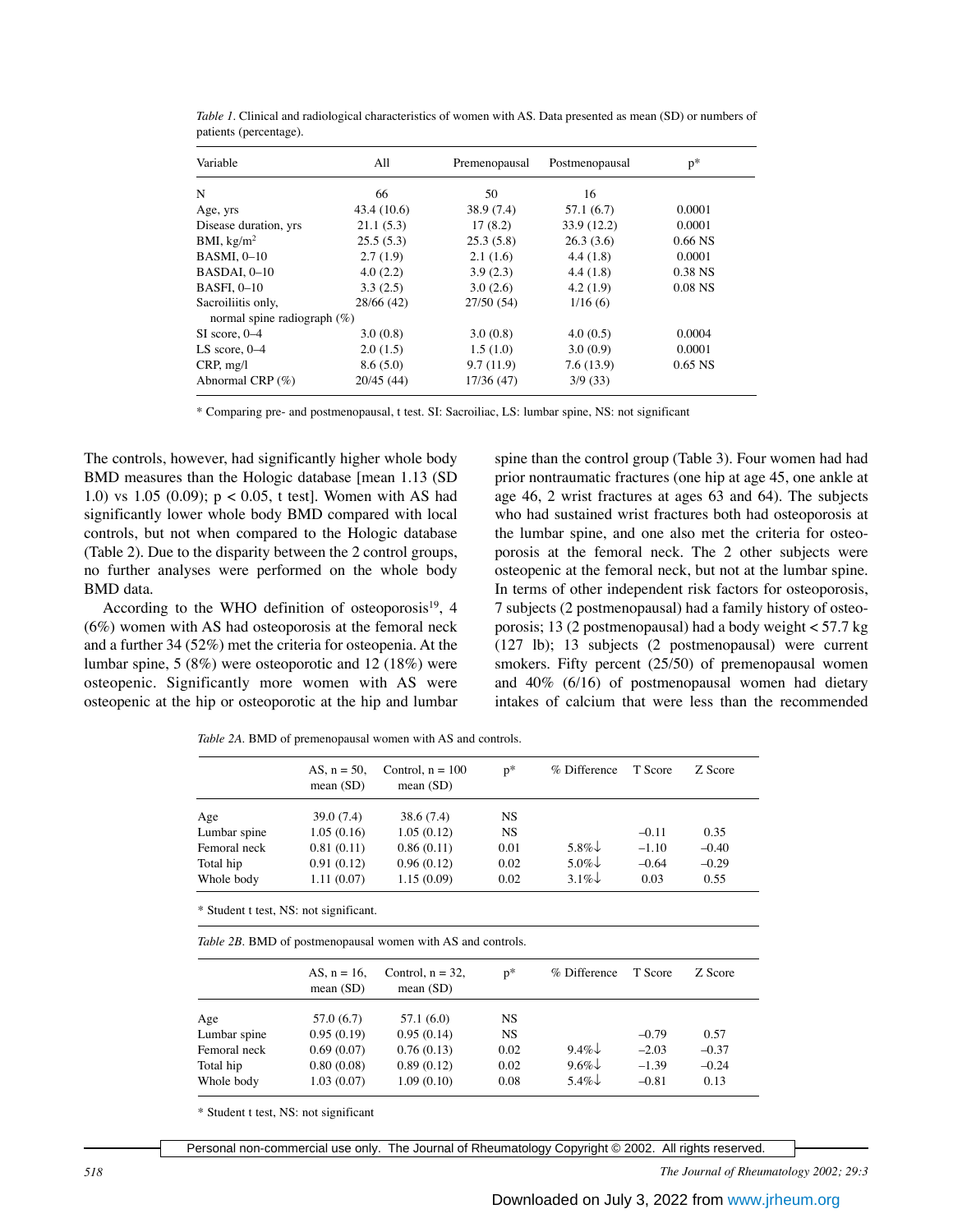| <i>Table 3.</i> Osteopenia and osteoporosis in lumbar spine, femoral neck, and |  |  |  |  |
|--------------------------------------------------------------------------------|--|--|--|--|
| total hip regions in women with AS and controls matched for age and sex.       |  |  |  |  |

| <b>Femoral Neck T Score</b>                                               | AS, $n = 66$ (%)    | Controls,<br>$n = 132 \ (%)$   |
|---------------------------------------------------------------------------|---------------------|--------------------------------|
| Normal (T score $> -1.0$ SD)                                              | 28 (42)             | 80 (61)                        |
| Osteopenia $(-2.5 < T$ score $<-1.0$ )<br>Osteoporosis (T score $<-2.5$ ) | 34 (52)<br>4(6)     | 48 (36)<br>4(3)                |
| Chi-squared test: $p = 0.05$                                              |                     |                                |
| Total Hip T Score                                                         | AS.<br>$n = 66$ (%) | Controls,<br>$n = 132 \; (\%)$ |
| Normal (T score $> -1.0$ SD)                                              | 40 (61)             | 100(76)                        |
| Osteopenia $(-2.5 < T$ score $<-1.0$ )                                    | 23(35)              | 31(23)                         |
| Osteoporosis (T score $<-2.5$ )                                           | 3(4)                | 1(1)                           |
| Chi-squared test: $p = 0.04$                                              |                     |                                |
| Lumbar Spine T Score                                                      | AS.<br>$n = 66$ (%) | Controls.<br>$n = 132 \; (\%)$ |
| Normal (T score $> -1.0$ SD)                                              | 49 (74)             | 100 (76)                       |
| Osteopenia $(-2.5 < T$ score $<-1.0$ )                                    | 12(18)              | 31 (23)                        |
| Osteoporosis (T score $<-2.5$ )                                           | 5(8)                | 1(1)                           |

Chi-squared test:  $p = 0.03$ 

daily allowance of 1500 mg/day. Body weight ( $p < 0.0001$ ) for femoral neck and  $p = 0.02$  for lumbar spine) and history of fracture ( $p = 0.005$  for femoral neck;  $p = 0.002$  for lumbar spine) were found to be factors predicting femoral neck and lumbar spine BMD using a multiple regression model.

Using a multiple regression model fitted using backward selection, the following variables were found to significantly affect femoral neck BMD: age  $(r = -0.35, p = 0.003)$ , BMI ( $r = 0.35$ ,  $p = 0.001$ ), and sacroiliac radiographic score  $(r = -0.29, p = 0.013)$ . Measures of disease activity (BASDAI, BASFI, CRP) had no significant correlations with femoral neck BMD. Similar effects of age  $(r = -0.39, p$  $= 0.005$ ) and BMI (r  $= 0.39$ , p  $= 0.002$ ) were found on lumbar spine BMD. Lumbar spine BMD also correlated with BASMI ( $r = 0.44$ ,  $p = 0.004$ ).

*Calcaneal ultrasound.* Twenty-three women (18 premenopausal, 5 postmenopausal) with AS had calcaneal quantitative ultrasound. There was a trend for QUI and SOS to correlate with femoral neck and total hip BMD, but this was only significant for calcaneal SOS and hip BMD ( $r = 0.43$ ,  $p = 0.04$ ).

*Bone turnover markers.* The results of bone turnover markers in 40 women with AS and 74 controls are shown in Table 4. Women with AS had significantly lower BALP [mean 15.0 (SD 4.8) vs 17.3 (6.2);  $p = 0.03$ , t test] and OC [mean 7.5 (SD 2.9) vs 9.6 (4.3);  $p = 0.02$ , t test] than controls, with a nonsignificant trend to raised D-PYR [mean

*Table 4.* Bone turnover markers of women with AS and controls.

|                  | AS         | Control    | $p*$ |
|------------------|------------|------------|------|
| Number           | 40         | 74         |      |
| Age, yrs         | 41.6(10.1) | 44.6(12.1) | NS   |
| <b>BALP, U/I</b> | 15.0(4.8)  | 17.3(6.2)  | 0.03 |
| $OC$ , ng/ml     | 7.5(2.9)   | 9.6(4.3)   | 0.02 |
| DPYR/creatinine, |            |            |      |
| nmol/l           | 9.4(5.2)   | 7.7(3.8)   | 0.08 |

\* Student t test, NS: not significant

9.4 (SD 5.2) vs 7.7 (3.8);  $p = 0.08$ , t test]. Postmenopausal women in both the AS and control groups had higher BALP than premenopausal women [mean 19.2 (SD 3.6) vs 14.3  $(4.6)$ ;  $p > 0.005$ , t test, data not shown]. Serum OC correlated negatively with femoral neck BMD ( $r = -0.29$ ,  $p =$ 0.004) and total hip BMD ( $r = -0.44$ ,  $p = 0.01$ ). No correlation was observed between any marker of bone turnover and calcaneal US measures.

*C-reactive protein.* Forty-four percent (20/45) of women with AS had a CRP greater than the normal range  $\leq 5.0$ mg/dl) measured on a single occasion. Those with a raised CRP had significantly higher BASDAI [mean 5.0 (SD 2.0) vs  $3.2$  (2.0);  $p = 0.004$ , t test] and BASFI [mean 4.3 (SD 2.5) vs  $2.3$  ( $2.0$ );  $p = 0.005$ , t test] compared with those women with AS who had CRP levels within normal limits. D-PYR, but not OC or BALP, correlated with CRP levels ( $r = 0.45$ ,  $p = 0.01$ ). There were no relationships between CRP and BMD or QUS.

### **DISCUSSION**

This study reports BMD, QUS, and bone turnover marker data in a large cohort of women with AS. Such data have not previously been reported in a specifically female study, including both pre- and postmenopausal women. Our findings confirm that women with AS have a reduced hip BMD of 0.39 SD below age and sex matched controls, consistent with Donnelly's report, which included 25 women<sup>2</sup>. Overall, 58% of subjects were osteopenic or osteoporotic at the femoral neck, with a similar figure reported in a mixed sex study<sup>11</sup>. We did not find a progressive decrease in hip BMD with disease duration independent of age related loss, although the radiological severity of sacroiliac disease was an independent factor in predicting femoral neck BMD. Our findings could be explained by early bone density loss associated with AS, or the achievement of a lower peak bone mass, with the normal pattern of age related loss occurring thereafter. The cross sectional design is a limiting factor in this study, and serial measurements of bone density and markers of bone turnover, particularly early in the disease course, would be necessary to address this issue.

Low hip BMD is a feature of AS in both men and women. In this study, BMD at the femoral neck in premenopausal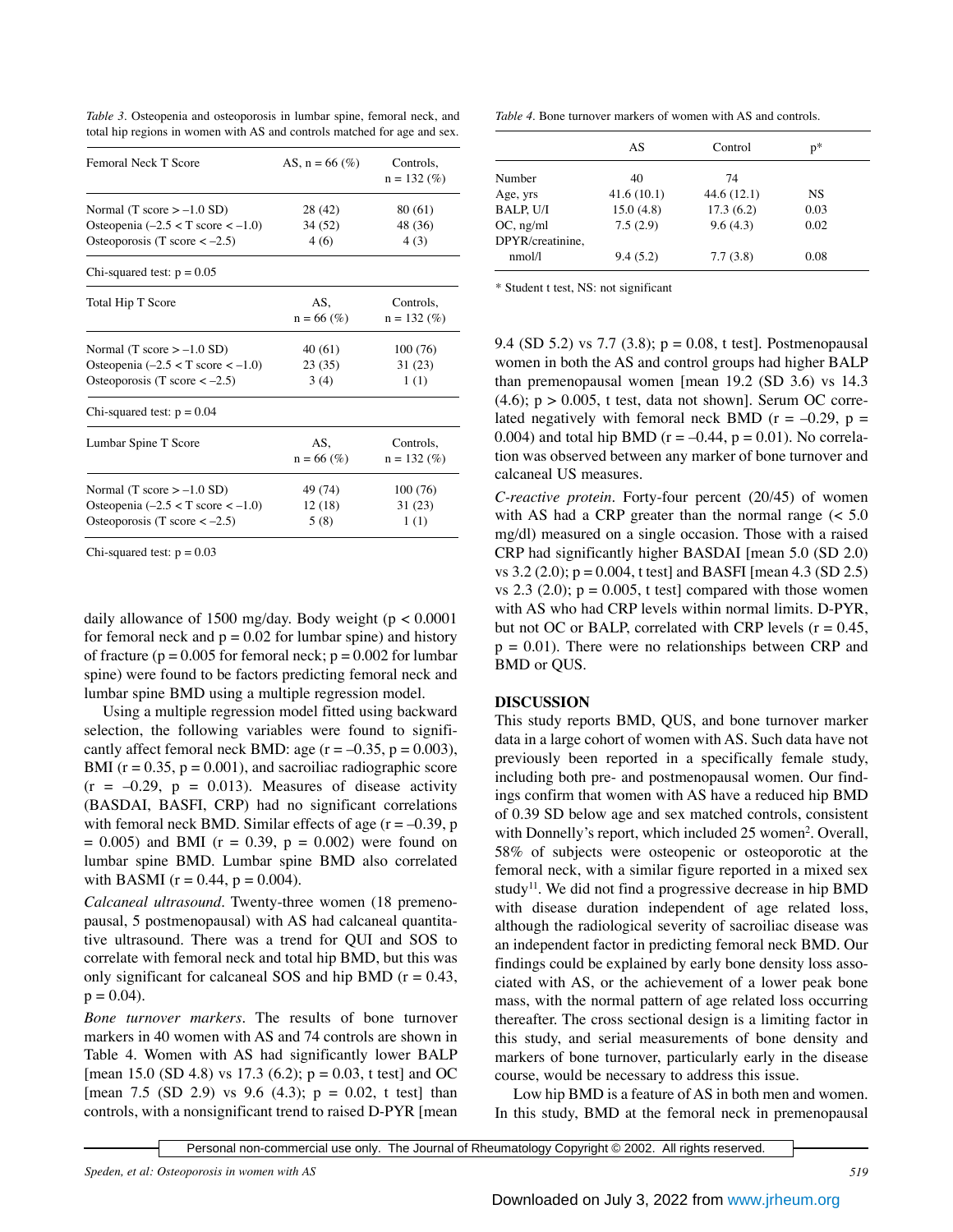women was around 5% lower than controls. Femoral neck BMD in men with AS has been reported as around 10% lower than controls<sup>3,5,6</sup>, with z scores of around  $-1.0^{2,4}$ . The less marked reduction of BMD in women could be explained by either a lower inflammatory disease activity in women or more efficient hormonal bone protection. BMD at the lumbar spine was not significantly different from control groups in this study. It has been shown that anteroposterior lumbar spine BMD does not represent trabecular BMD in AS patients with advanced disease, both men and women, due to false elevation by paraspinal ossification and syndesmophyte formation<sup>20</sup>. The correlation between lumbar spine BMD and BASMI presumably reflects the changes in DEXA and spinal mobility induced by syndesmophyte formation. Quantitative computer tomography<sup>21</sup> and lateral lumbar spine  $DEXA<sup>6</sup>$  have shown low trabecular bone density in the presence of elevated anteroposterior lumbar spine DEXA, but use of these techniques is limited by radiation dose and technical difficulties, respectively. Overall, the presence of axial demineralization is more readily assessed by hip BMD<sup>6</sup>. However, hip involvement in AS and its effect on hip BMD has not been examined in this or other studies — whether hip involvement may have an effect on hip BMD measurements is unclear.

Quantitative ultrasound assesses alternative variables to DEXA at peripheral skeletal sites. The lack of consistent correlations between BMD and QUS we observed could be due to the smaller number of calcaneal ultrasounds that we were able to perform. BMD of the calcaneus may be a better measure to assess the relationship between QUS and BMD measurements, as the calcaneum may not reflect axial disease processes in AS. Calcaneal BUA has been reported to show moderate correlation with hip and lumbar spine BMD in a non-AS population<sup>22,23</sup>. Calcaneal ultrasound has been shown to discriminate between patients with and without osteoporotic hip fracture<sup>7</sup>, but a definition of osteoporosis using ultrasonic variables is still lacking.

The pathogenesis and timing of onset of osteoporosis in AS remains unclear. A reduced range of movement of the spine in ankylosing patients has been proposed as an etiological factor in AS, but low spine and hip BMD has been reported in mild disease with minimal radiological changes3,4. Low bone density as an early feature of AS suggests that inflammatory or systemic mediators may be involved. Inflammatory markers have been found to correlate with markers of bone metabolism<sup>10,12,24,25</sup>. CRP correlated with D-PYR, a marker of bone resorption, in this study, and there was also correlation between CRP and clinical indices of disease activity, BASDAI, and BASFI. The lack of consistent correlation between CRP, bone turnover markers, and BMD may be due to these variables reflecting different time courses: CRP and bone turnover markers measure the current status of inflammation and bone metabolism, whereas BMD is a longitudinal variable.

The low osteocalcin, together with the trend to elevation of D-PYR, in our study suggests there is uncoupling of bone turnover. The negative correlation of serum OC with BMD at the hip, in the presence of overall lower OC levels, suggests inappropriately low bone formation. If AS is associated with an inherently low bone turnover, we could hypothesize that increased bone resorption driven by inflammatory mediators would result in uncoupled bone turnover. A reduced bone turnover has previously been suggested on the basis of normal urinary calcium/creatinine ratios<sup>3</sup> and decreased osteocalcin<sup>9,10</sup>, although osteocalcin levels were normal in other studies<sup>6,11,12,25</sup>. Histomorphometric analysis of iliac crest biopsies has also suggested that reduction in bone formation may be a factor in osteoporosis in  $AS^{26}$ . Other studies<sup>11,27</sup> have suggested increased bone turnover as the primary factor. Although elevated levels of pyridinoline crosslinks have been reported $11,12,28$ , D-PYR has also been found in normal levels $6,10,24$ . This variation in reports on markers of bone metabolism may reflect the heterogeneity of disease activity in the patient population at the time of study. Longitudinal studies of bone metabolism, together with assessments of disease activity such as serial CRP measures, in AS may provide more meaningful data.

From this large cohort of women with ankylosing spondylitis, we conclude that women with AS at any age have a significantly lower BMD at the hip than their age and sex matched controls when assessed by DEXA. There is no correlation between BMD at the hip and disease duration, suggesting that low BMD is an early feature of disease. While higher rates of vertebral fracture have been reported<sup>1,2,29</sup>, the predictive value of BMD for fracture in AS remains undefined.

#### **ACKNOWLEDGMENT**

The authors wish to acknowledge D. Elvins, J. Hueting, J. Stott, and M. Minchinton of the Clinical Measurements Department, RNHRD, for their technical support; and G. Taylor, statistician, for providing statistical advice.

#### **REFERENCES**

- 1. Cooper C, Carbone L, Michet CJ, Atkinson EJ, O'Fallon WM, Melton LJ 3rd. Fracture risk in patients with ankylosing spondylitis: a population based study. J Rheumatol 1994;21:1877-82.
- 2. Donnelly S, Doyle DV, Denton A, Rolfe I, McCloskey EV, Spector TD. Bone mineral density and vertebral compression fracture rates in ankylosing spondylitis. Ann Rheum Dis 1994;53:117-21.
- 3. Will R, Palmer R, Bhalla AK, Ring F, Calin A. Osteoporosis in early ankylosing spondylitis: a primary pathological event? Lancet 1989;2:1483-5.
- 4. Mitra D, Ring FJ, Bhalla AK, Collins A. Osteoporosis associated with ankylosing spondylitis. In: Ring EFJ, Elvins AK, Bhalla AK, editors. Current Research in Osteoporosis and Bone Mineral Density III, 1994.
- 5. Mullaji AB, Upadhyay SS, Ho EK. Bone mineral density in ankylosing spondylitis. DEXA comparison of control subjects with mild and advanced cases. J Bone Joint Surg Br 1994;76:660-5.

Personal non-commercial use only. The Journal of Rheumatology Copyright © 2002. All rights reserved.